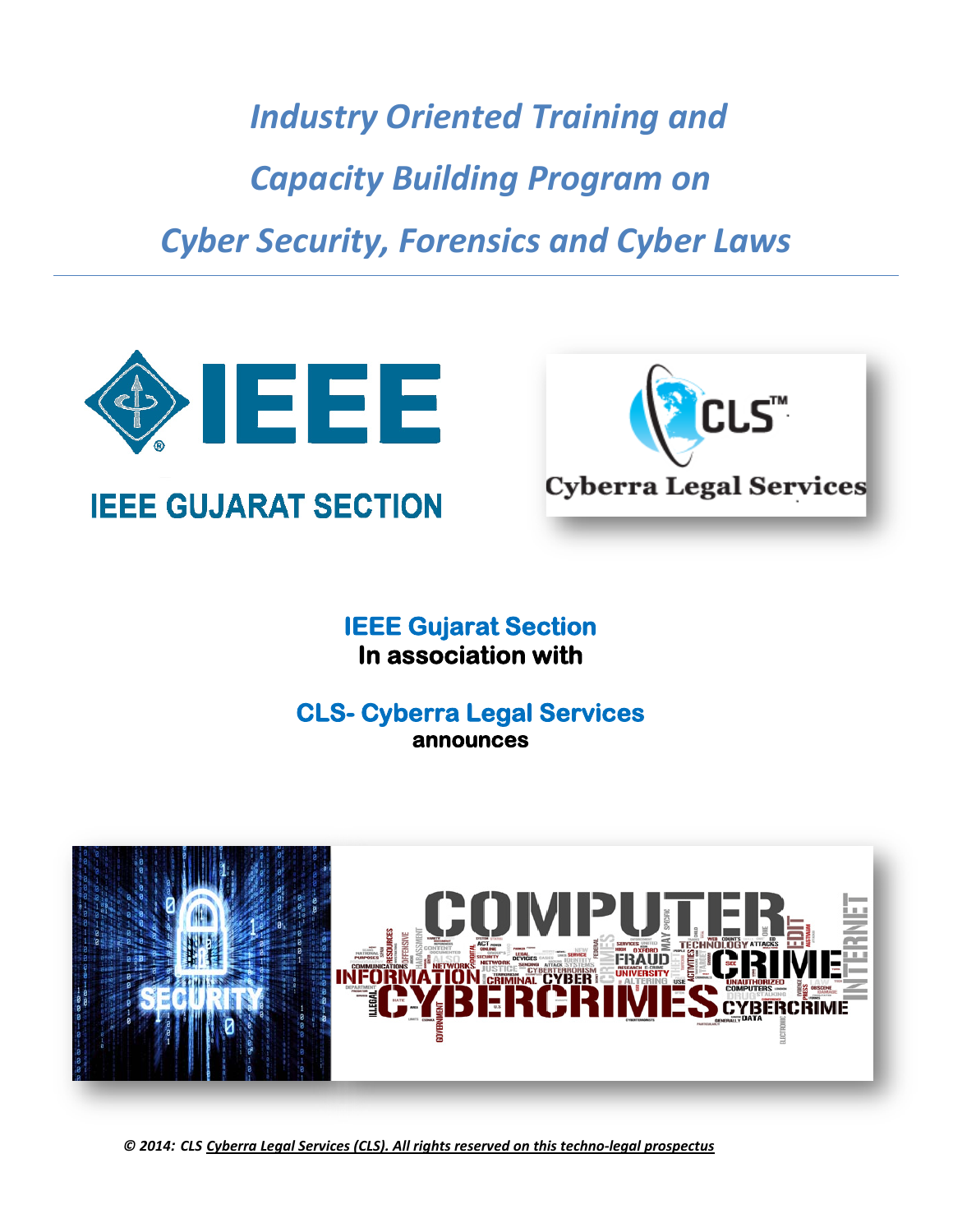# *Training and Capacity Building Program on Cyber Security, Forensics and Cyber Laws*

Information technology has enhanced the communication & has facilitated the growth of trade and commerce. The technology has fastened the e-commerce, e-Governance, net banking, mobile banking, online share trading and other commercial transactions. Cyber Criminals carry out online frauds and other criminal activities such as online defamation, data theft, obscenity, online pornography, phishing and violence etc. The biggest advantage for the offenders committing online crimes is that they can remain anonymous. The regulatory sphere is still in a nascent stage and continuously evolving every passing day. This program is organized by the IEEE Gujarat Section and CLS- Cyberra Legal Services aim to extend knowledge of cyber security, forensics & cyber laws amongst upcoming lawyers, IT, Management and Commerce Students.

#### *About IEEE*

IEEE is the world's largest professional association comprising of over 430,000 members (including 120,000 student members) in more than 160 countries dedicated to advancing technological innovation and excellence for the benefit of humanity. India has nearly 50K members (accounting for  $\sim$  43% of Asia-Pacific region) with an annual growth rate of 9%. IEEE and its members inspire a global community through its highly cited publications, conferences, technology standards, and professional and educational activities.

It has 38 Societies and 7 technical Councils representing the wide range of IEEE technical interests. IEEE publishes more than 148 transactions, journals, and magazines; and sponsors more than 1,450 conferences in 92 countries. With this it manages a digital library of 4 million plus documents in the IEEE Xplore, with more than 10 million downloads each month. IEEE Standards Association has a portfolio of around 1,500 standards and projects under development. This includes the prominent IEEE 802.11® standards for wireless networking. For detail you may visit [http://www.ieee.org/index.html.](http://www.ieee.org/index.html)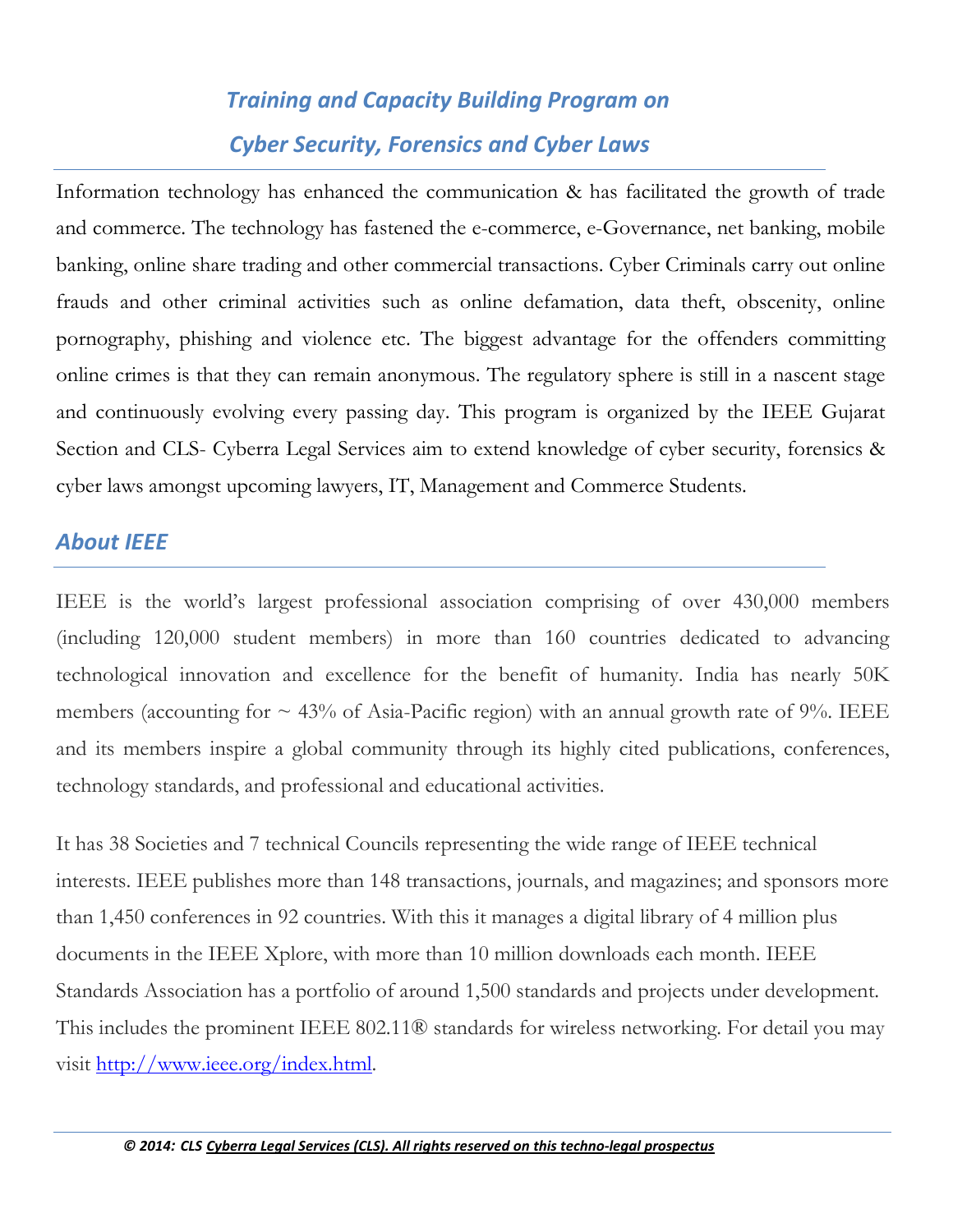#### *About IEEE GUJARAT SECTION*

IEEE Gujarat Section is one of 11 sections in India, completing its 25 years of foundation next year. It has around 1500 members, including 850 student members (spreading in 20 engineering institute campuses). We have 9 chapters (of 12 IEEE societies). We conduct one- and/or two-days workshops, conferences, half day seminars, 90 minute talks on many concurrent technical topics. Recently, in Nov. 2013, we organized National Workshop on Cyber Security. This year we have organized 2-Day Workshop on Emerging Research Trends in Engineering (in July 2014) and have planned to organize the National Seminar on Computer Vision and Image Processing (in Sep 2014) besides other events. Next year we are organizing an International Conference on the theme of Internet of Things, TENSYMP 2015 (in May 2015).For more details of Gujarat section, <http://ieeegujaratsection.org/> and about the detailed history of Gujarat Section, *[http://www.ieeeghn.org/wiki/index.php/IEEE\\_Gujarat\\_Section\\_History](http://www.ieeeghn.org/wiki/index.php/IEEE_Gujarat_Section_History)*.

#### *About CLS- Cyberra Legal Services*

Founded in Ahmedabad in 2003, Cyberra Legal Services is a premier organization in cyber security/cyber law advisory, consultancy, training and education. It is the first of its kind of service venture in Gujarat with Key Personnel who are Technology Graduates, Law graduates, Ethical Hackers having specialized in cyber laws. CLS serves its various clients in five cities namely Ahmedabad, Gandhinagar, Baroda, Rajkot and Delhi. CLS, in association with Manan Thakker & Associates (Advocates & Cyber Law Consultants), have filed highest number of cyber fraud matters in the state of Gujarat. CLS holds memberships with two prestigious committees namely Cyber Security Consultant Selection Committee, Govt. of Gujarat and Legal Committee, GESIA.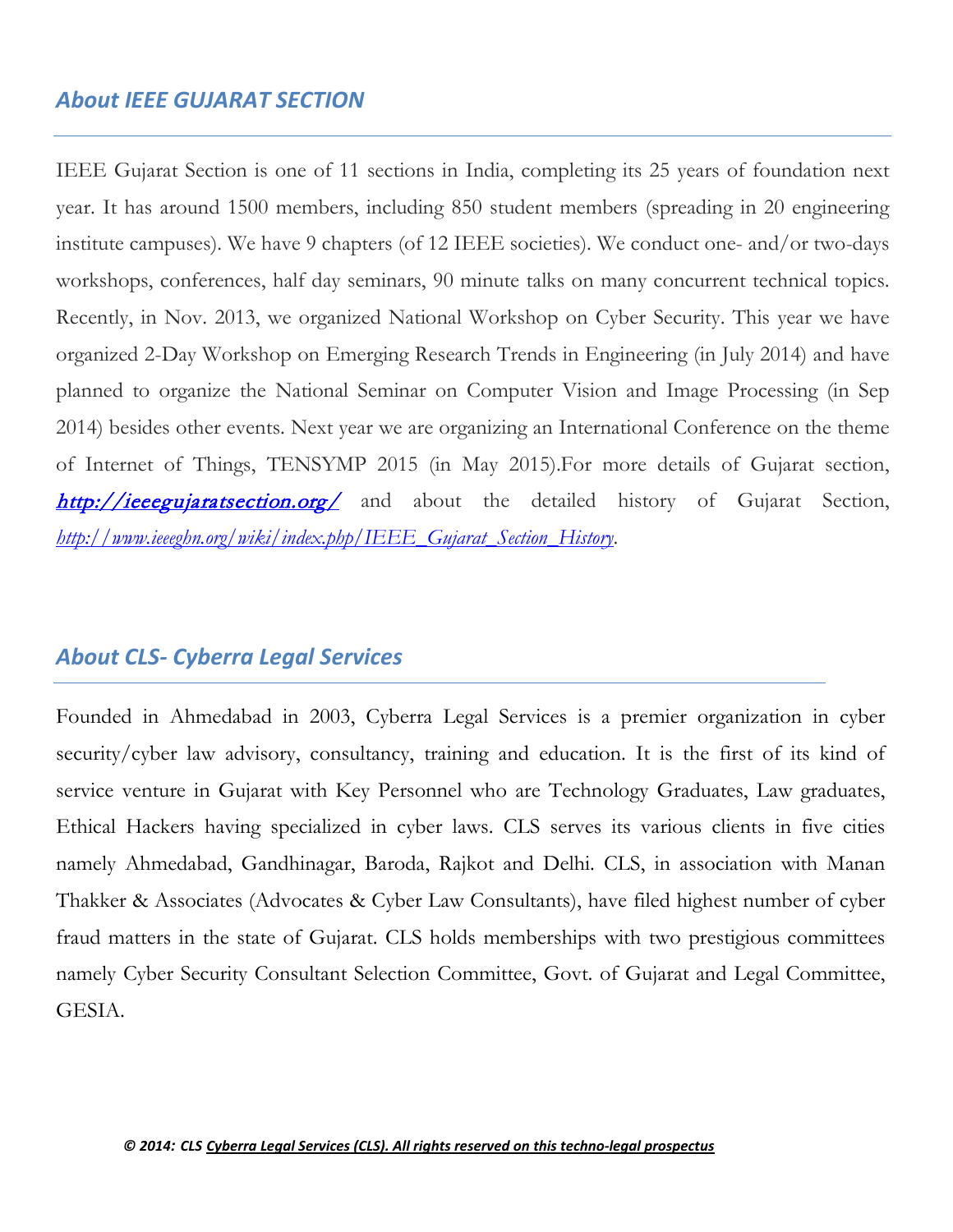# *Objective of this course*

- To facilitate understand & critical understanding about Cyber security, forensics and cyber laws
- Exploration of the legal and policy developments in various countries for cyber space
- To provide in-depth knowledge of Information Technology Act, 2000 including Information Technology Amendment Act, 2008
- Understanding e-Governance, Electronic Contracts, e-Banking & Secure electronic records
- To share knowledge of the regulation of cyber space at national and international level
- To train and prepare candidate to consider Cyber security, forensics and cyber laws as a career option.

## *Eligibility Criteria*

The said program is open for professionals and practitioners of the areas of cyber security, cyber law, cyber forensics, system administrator, computer networking, and allied fileds and students of B.E./B.Tech./BCA/MCA/M.Sc. (IT)/LLB/LLM/CS/ ICWA/CA/MBA/BBA/PGDCA/B.Com./M.Com./B.A. in India.

#### *Desirable*

This course is meant for everyone who uses computers, mobiles and Internet. Prior knowledge of either law or technology is NOT mandatory.

## *Benefits of completing this program*

You will get an edge over your peers for employment opportunity in

- $\checkmark$  Software, IT, Security and Consulting Companies
- $\checkmark$  BPO Companies
- LPO/KPO Companies
- Internet Service Providers

 *© 2014: CLS Cyberra Legal Services (CLS). All rights reserved on this techno-legal prospectus*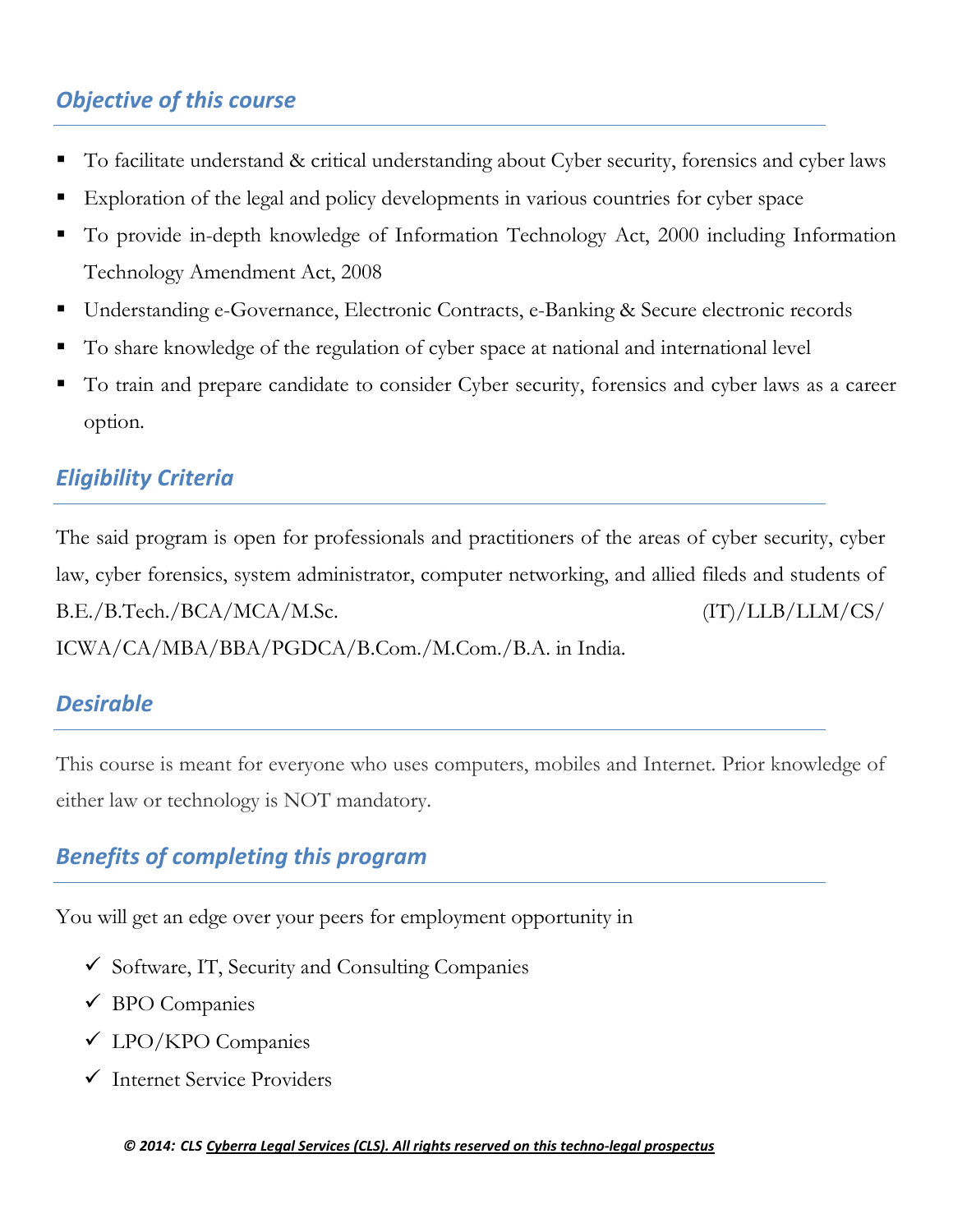- $\checkmark$  Mobile Service Providers
- $\checkmark$  Corporate Business Houses
- $\checkmark$  Banks and Financial institutions
- Data Centers
- $\checkmark$  Certifying Authorities for Digital Signature Certificates
- Cyber Crime Cells
- Chartered Accountant Firms
- $\checkmark$  Law Firms
- $\checkmark$  Bio-Tech Companies
- $\checkmark$  Pharmaceutical companies
- $\checkmark$  Clinical Research Organizations
- Life Science Companies and Hospitals.
- $\checkmark$  Colleges.

# *Course Content*

#### **A. Cyber Laws**

- Introduction to Information technology  $&$  Cyber Law
- Basics of E-commerce and Computer Fraud Techniques
- Cyber Security Fundaments, Techniques and Core Principles
- Cyber Space, Technology & Issues
- Regulating Cyber Space: International
- Regulating Cyber Space: National
- E-contract & Electronic Data Interchange
- E-signature and E-governance legality under I.T.Act, 2000
- Cyber Contraventions, Compensation & Crimes under I.T.Act, 2000
- ISPs and Websites Legal Liability under I.T.Act, 2000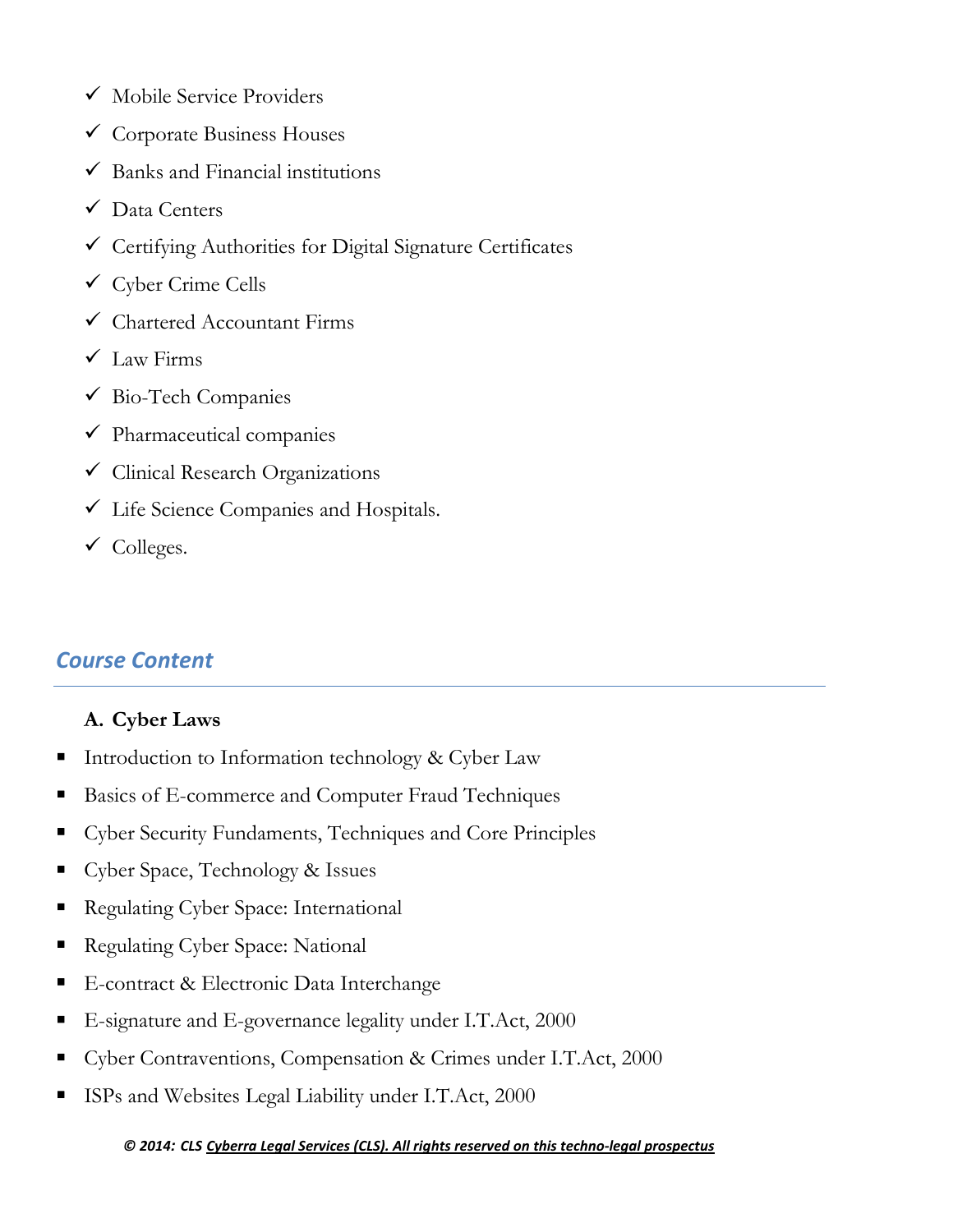- Corporate Legal Liability under I.T.Act, 2000
- Adjudication Process For Recovery of Losses under I.T.Act, 2000
- **IPR & Cyber Space**
- **Taxation Issues in Cyber Space**
- Case Studies and Case Laws

#### **B. Cyber Security**

- Wireshark
- How virus works? Antivirus concept
- Data recovery
- Event log
- $\blacksquare$  Spying
- **Encryption**
- Password breaking
- $\blacksquare$  Firewall
- $\blacksquare$  Fake calls
- **Steganography detection**
- **Email forgery**
- Morphing detection
- **IDS/IPS**

## **C. Cyber Forensics**

- Computer Forensics and Investigation Processes
- **Understanding Computing Investigations**
- The Investigator's Office and Laboratory
- Data Acquisitions
- **Processing Crime and Incident Scenes**
- Working with Windows and DOS Systems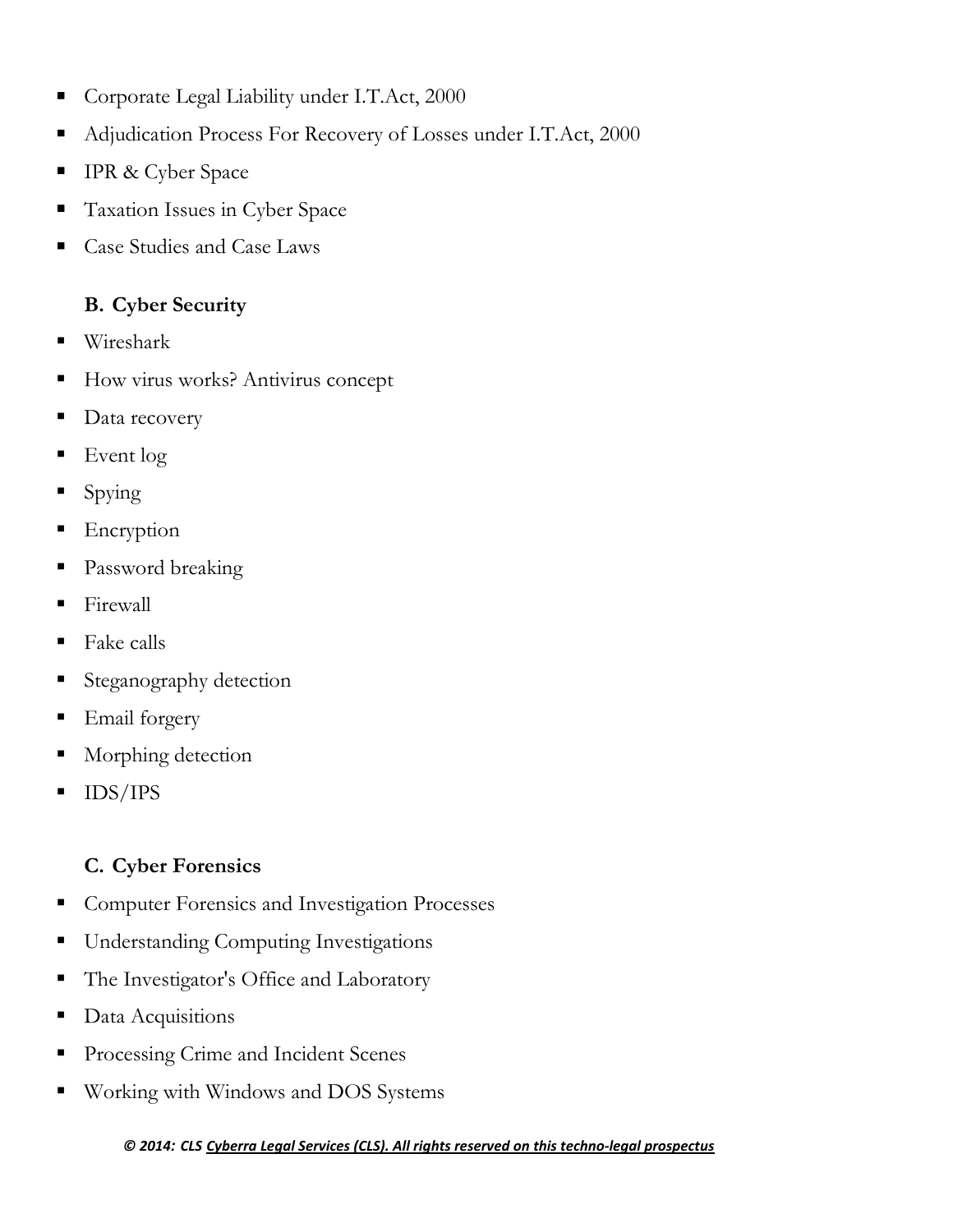- **Current Computer Forensics Tools**
- Macintosh and Linux Boot Processes and File Systems
- Malware analysis
- Computer Forensics Analysis
- Recovering Graphics Files
- Virtual Machines, Network Forensics, and Live Acquisitions
- **E**-mail Investigations
- Cell Phone and Mobile Device Forensics
- Report Writing for High-Tech Investigations
- $\blacksquare$  High-Tech crimes & its Investigations
- Live demo of popular open source forensic tools

#### *Study Material*

Specially compiled exclusive study material will be provided along with copy of the Information Technology Bare Act.

## *Duration of the program*

50 hours. Week end program (only Sundays 6 hours) for 2 months in DA-IICT, Gandhinagar.

#### *Evaluation*

The candidates will be evaluated for maximum of 100 marks for which one assignment will be allotted within two days to each candidate of 25 Marks, Group Discussion of 25 marks, and one written Exam of 50 marks. (50% objectives and 50% subjective questions) The candidate needs to score at least 50% marks to complete the course and get the certificate of participation and completion.

 *© 2014: CLS Cyberra Legal Services (CLS). All rights reserved on this techno-legal prospectus*